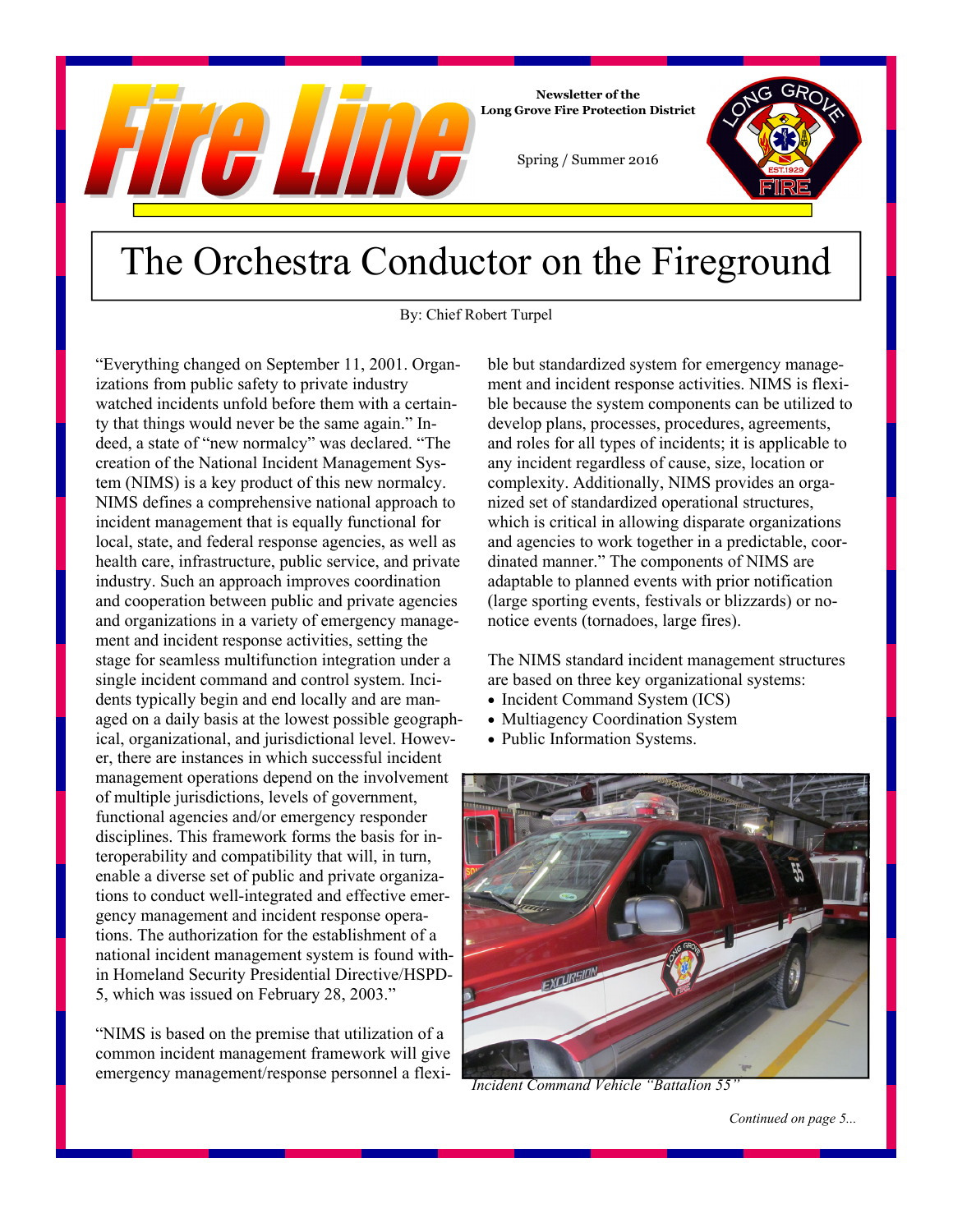# **Interesting Calls**

In October, crews were dispatched for a motor vehicle accident at Old Route 53 and Robert Coffin Road. A Deputy Chief, Rescue pumper, and Ambulance responded. Command was established after conducting a scene size-up and the incident was upgraded to an entrapment response. Four vehicles were involved; one having heavy damage trapping the driver. The Fire Chief and our second ambulance responded along with assistance from Lake Zurich FRD, Palatine FD, Buffalo Grove FD and Lincolnshire-Riverwoods FPD. A total of four ambulances were used to transport five patients to area hospitals with non-life threatening injuries. Three other individuals involved were evaluated but refused transport and signed medical releases.

In November, we were dispatched to Nichols Road for smoke in the building at a multi-family apartment building in unincorporated Arlington Heights. Responding were the Fire Chief, Rescue Pumper, Pumper Tender, and an ambulance. Automatic Aid companies from Palatine FD, Buffalo Grove FD, Palatine Rural FPD, Lake Zurich FRD, Arlington Heights FD and Prospect Heights FPD also responded. First to arrive was the Palatine engine. They reported nothing showing from the front of the building; at that time the Long Grove Shift Commander arrived and established command. Palatine made entry to the unoccupied first floor apartment through a sliding glass door. They reported mild smoke and found a pan of food smoldering on the stove. The stove was turned off and the pan of food was safely removed from the apartment, then extinguished outside. Crews spent several minutes removing the smoke from the apartment and no injuries reported.

On the following day, crews were dispatched to another Nichols Road address for a possible fire in a multi-family apartment building in unincorporated Arlington Heights. The Shift CommandBy: Deputy Chief Marc Small

er, Fire Chief, Deputy Fire Chief, Rescue Pumper, Pumper Tender, and an ambulance all responded. Also responding were Automatic Aid companies from Palatine FD, Buffalo Grove FD, Palatine Rural FPD, Lake Zurich FRD and Arlington Heights FD. Upon arrival, the Palatine engine reported nothing showing from the front of the building when the Long Grove Shift Commander arrived and established command. Palatine reported smoke in a second floor apartment and forced entry after not receiving an answer from inside. Moderate smoke was found in the apartment. A fire was located in the kitchen above the stove. The incident commander requested a call-back for off-duty Long Grove Firefighters and change of quarter's companies from Prospect Heights FPD and Barrington Countryside FPD to cover our station. The fire was quickly extinguished with a water can fire extinguisher. It was contained to the ventilation hood and cabinets above the stove. The kitchen sustained moderate smoke damage and the window was removed to help evacuate the smoke. Fire crews evacuated all six units in the 3-story apartment building while confirming the fire did not spread to any other units. No one was home at the time of the fire and no injuries were reported. Fire investigators determined it to be accidental, caused by unattended cooking.

In February, crews were dispatched for a motor vehicle accident with entrapment on Lake Cook Road at Old Route 53. Responding were the Battalion Chief, Fire Chief, Deputy Chief, Rescue Pumper, and Ambulance, along with Automatic Aid companies from Palatine FD, Buffalo Grove FD and Lincolnshire-Riverwoods FPD. Upon arrival, the Battalion Chief reported two vehicles involved with heavy front-end damage to a midsize auto and moderate damage to a full-size SUV. An off-duty Long Grove Firefighter/ Paramedic was on the scene attempting to make entry to the driver and only occupant of the automobile. It appeared that the driver was entrapped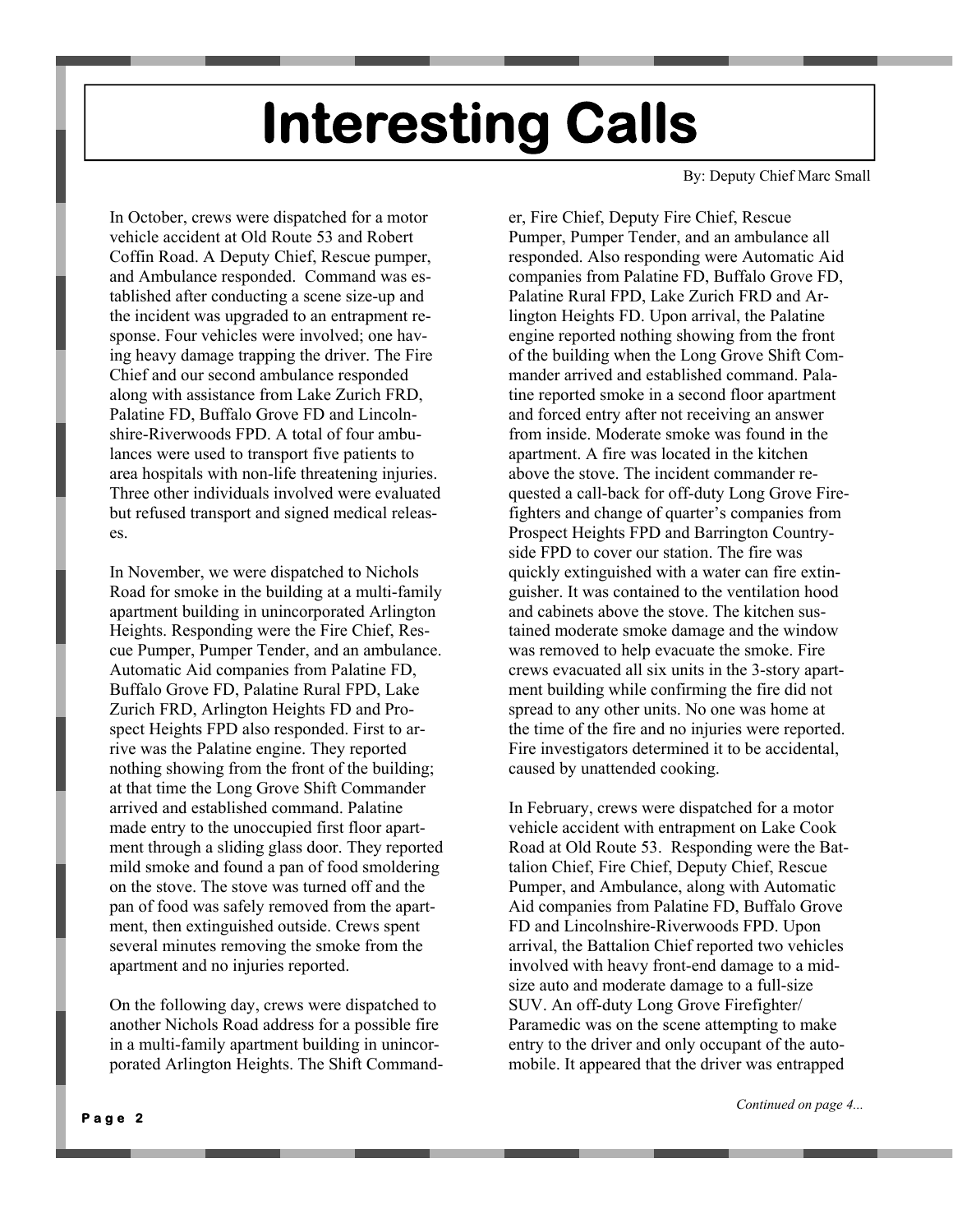## **Anatomy of a building:**

### **What takes place during the building process?**

By: Fire Marshal Michael Schmitt

When someone decides to construct a new building, there are many steps that occur during the period that the building is being constructed. The first step is applying for a village building permit which requires an application to be filled out and a fee to be paid. The building department then notifies the LGFPD Fire Prevention Bureau of the upcoming permit

For the next step, an overall set of plans called "site plans" are submitted for review. These plans cover foundation, domestic water mains and fire

protection water mains, basic overall foot print of the building (which will include fire access road specifications), landscaping plans and any other information pertaining to the exterior building information.

There are then many specialized plans submitted which will cover a life safety plan, fire protection plan which may include sprinkler plans and fire alarm system plans. There are also electrical plans which include lighting plans, detailed ceiling plans, plumbing plans, and for larger office buildings there might be furniture plans. The building department reviews all construction related plans and the Fire Prevention Bureau reviews the life safety, sprinkler and fire alarm plans. Once all reviews are completed and approved. then construction of the building can begin.

During the construction phase, the Fire Prevention Bureau will stop by the construction site occasionally to observe the progress of the building, to spot check and make sure the plans are being followed correctly. During this time the building department and the Fire Prevention Bureau also have various inspections to perform. The Fire Prevention Bureau will perform a rough inspection and a

hydro inspection on the sprinkler system and we will also make sure the insulation has been installed properly to prevent the sprinkler piping from freezing in the cold weather. The Fire Prevention Bureau will also check on the installation of the fire alarm system.

Once the building construction is completed and is ready to be occupied there are a few items left to do. The building department needs to do several final inspections for plumbing, electrical and a final sign off for the construction permit. The Fire



### *Example of Site Plans*

Prevention Bureau also has several final inspections to be completed for the sprinkler system which will be tested to make sure it's fully operational. There will also be a final inspection for the fire alarm system where each device of the fire alarm system will be tested to make sure the system will be fully operational before occupancy is granted. The building department and the fire department will then sign off on the permit and the building is turned over to the owner for occupancy.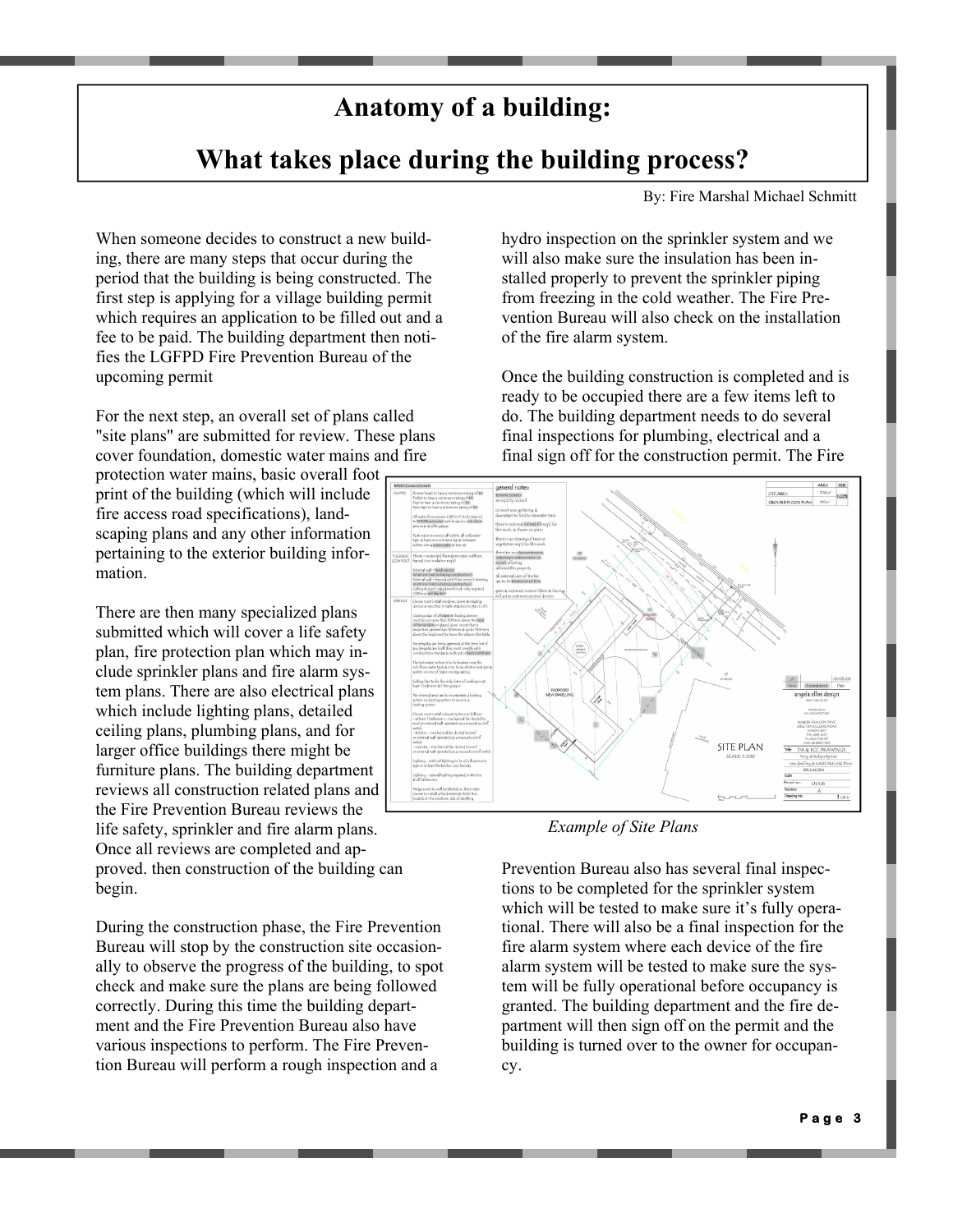### *...continued from page 2*

in the vehicle. When the pumper squad and ambulance arrived, crews split up and worked on accessing the driver of the automobile and checked the SUV for injuries. Six occupants were found in the SUV; two passengers were having medical complaints. The Palatine ambulance arrived and the two occupants were transported to Northwest Community Hospital in Arlington Heights with non-life threatening injuries. Crews made access to the driver of the auto by breaking a rear window and unlocking the driver's side door. The driver was removed and transported by the Long Grove ambulance to Lutheran General Hospital in Park Ridge, with life threatening injuries. The Fire Chief was assigned operations. The Buffalo Grove unit assisted in checking and controlling hazards from the damaged vehicles while the Pumper Squad crew reassessed the remaining occupants of the SUV for injuries. Two of them then requested transport; a Lake Zurich FRD ambulance was requested to transport them to Northwest Community Hospital with non-life threatening injuries. While the driver and the last remaining passenger refused further assistance and signed medical releases. The Deputy Chief and Lincolnshire-Riverwoods pumper squad were redirected from the scene to the fire station to cover our district during the incident.

## **LGFPD Mission Statement**

*To provide residents, owners, businesses, and visitors within the Long Grove Fire Protection District, and any recognized emergency agency requesting automatic/mutual aid, with the safest, effective, efficient, comprehensive, and customer focused Fire, Rescue, and Emergency Medical Services possible. This high level of professional services will not be limited in scope to emergency situations only, but will encompass the broader spectrum of public safety, to include Public Education, Fire Inspections, and all other support services.*

# **Calendar of Events**

| April 5      | <b>CPR/AED Class</b>   |
|--------------|------------------------|
| May 10       | <b>CPR/AED Class</b>   |
| June 14      | <b>CPR/AED Class</b>   |
| June 20      | <b>First Aid Class</b> |
| July 12      | <b>CPR/AED Class</b>   |
| August 2     | <b>CPR/AED Class</b>   |
| September 6  | <b>CPR/AED Class</b>   |
| September 12 | <b>First Aid Class</b> |
| October 4    | <b>CPR/AED Class</b>   |

Classes begin at 6 pm. Class fees are \$15 for residents of LGFPD, \$30 for non-residents. Call Jeff Baygood for additional information at 847-634-3143.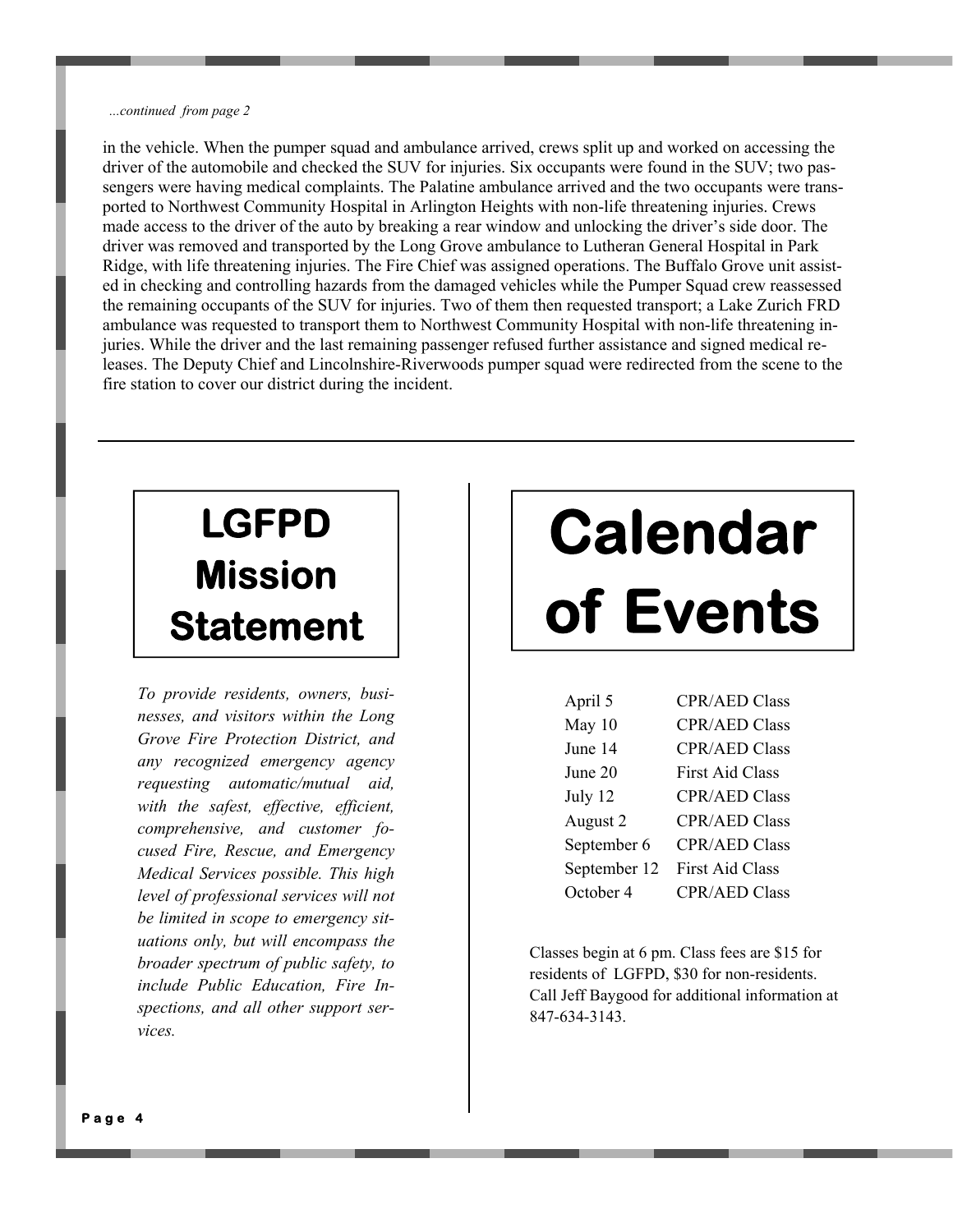### *...continued from page 1*

"The most familiar component of NIMS to most members of the public safety community is ICS, a system for domestic incident management that is based on an expandable, flexible structure and that uses common terminology, positions and incident facilities. ICS is used to organize on-scene operations for a broad spectrum of emergencies from small to complex incidents, both natural and manmade. To effectively manage incidents, the ICS organization depends on five major functions:

- Command
- Operations
- Planning
- Logistics
- Finance/Administration.

A sixth function, Intelligence/Investigations may be added at the discretion of command."

Mostly, this article will delve into the command portion of ICS as it pertains to the Long Grove Fire Protection District (LGFPD or District). The ICS has three types of command:

Single Incident Commander: incident occurs within



*Front seat of Incident Command Vehicle* 

a single jurisdiction and there is no jurisdictional or functional agency overlap (this does not mean that other agencies do not respond or do not have a role in supporting the management of the incident), this is most common format utilized daily

- Unified Command: when there is more than one responding agency with responsibility for the incident or the incident crosses jurisdictional lines
- Area Command: is an organization established to oversee management of multiple incidents being managed by an ICS organization or to oversee management of large incidents that cross jurisdictional boundaries.

The ICS is utilized to facilitate the completion of tactical priorities. The Incident Commander (IC) is the person who drives the system toward that end. The IC is responsible to establish a command structure that matches the organizational needs of the incident to achieve the completion of the tactical priorities for the incident. The Functions of Command (see below) defines standard activities that are performed by the IC to achieve tactical priorities.

The Responsibilities of Command/Tactical Priorities include:

 Remove endangered occupants and treat the injured

> Stabilize the incident and provide for life safety

• Conserve property

• Provide for the safety, accountability and welfare of all personnel and the general public throughout the duration of the incident.

The Functions of Command include:

- Assume and announce Command and establish an effective operating position (Command Post)
- Rapidly evaluate the situation (sizeup)
- Initiate, maintain and control the communication process. Assign tactical radio frequencies as needed
- Identify the overall strategy, develop an incident action plan (IAP) and assign companies and personnel consistent

with plans and standard operating guidelines

- Ensure scene safety; establish a safety officer as necessary. Assign assistant safety officer when needed
- Ensure personnel accountability; establish a personnel accountability officer as necessary. Assign

*Continued on page 6...* 

**Page 5**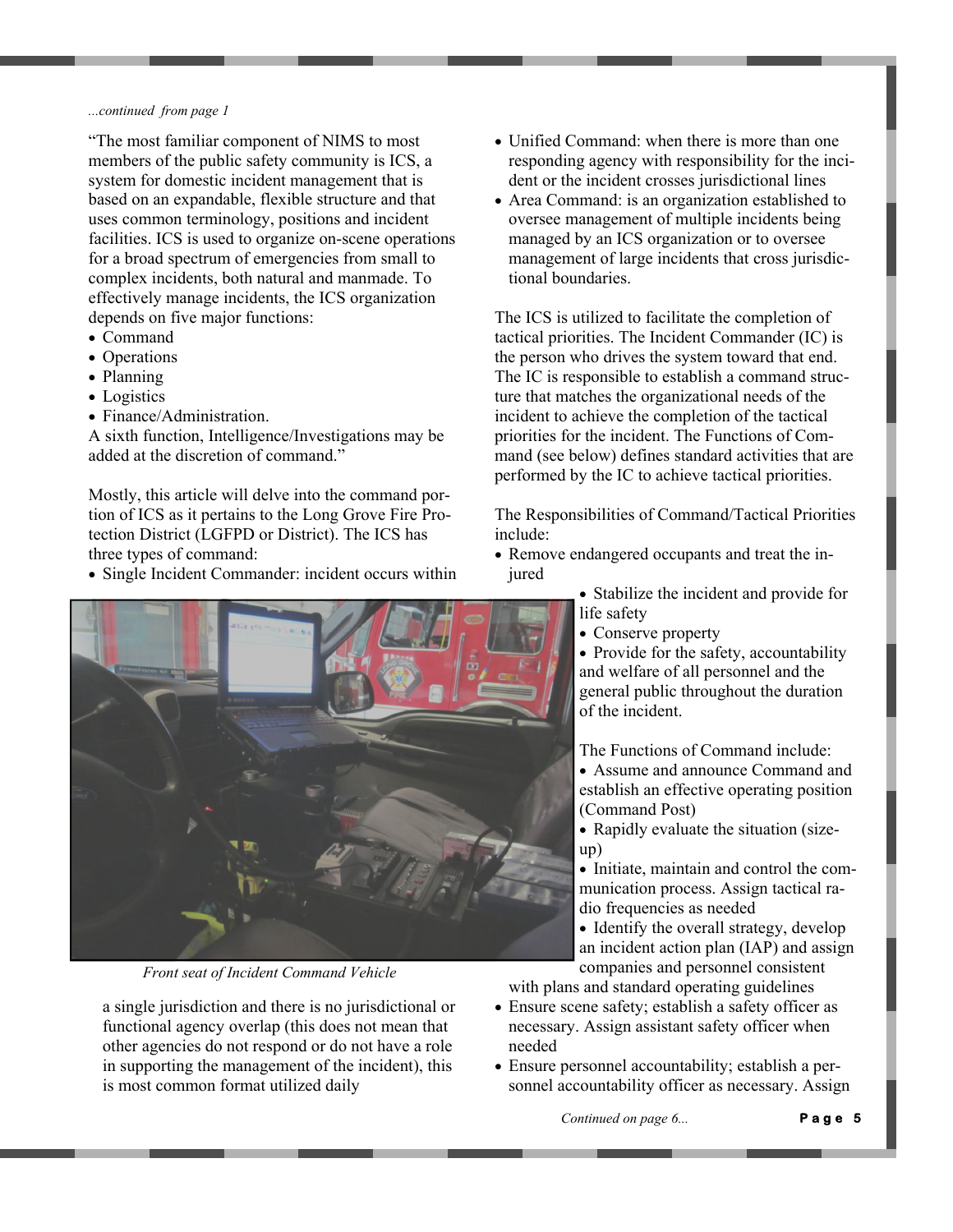### *...continued from page 5*

accountability responsibilities to division/group supervisors as necessary

- Provide and communicate tactical objectives
- Review, evaluate and revise (as needed) the IAP
- Provide for the continuity, transfer and termination of Command
- Ensure adequate coverage for the remainder of the jurisdiction (Change-of-Quarters)
- Utilize the tactical work sheet
- Request and assign alarm levels and/or mutual aid
- Establish liaison with other local government agencies and officials, outside agencies, property owners and/or tenants
- Utilize Command checklist to ensure performance of Command functions.

At this point, it is important to note that we are an all hazards/full service fire department. The ICS utilized by the District is implemented on all type of scenes warranting such action. It can be applied/ adopted to structure fires, vehicle accidents, special rescue events (dive rescue/recovery, entrapment/pinin accidents, hazardous materials incidents, wildland fires, confine space rescues, trench rescues, multi-patient/mass casualty incidents and high angle rescue situations).

On a daily basis, the person who usually would perform the Incident Commander role is the on-duty Battalion Chief. As you may recall from previous issues of this newsletter, LGFPD is heavily involved with other agencies providing/receiving automatic response/mutual aid. In total, we have 13 shared/ reciprocating automatic response agreements with neighboring agencies and are members of a larger shared resource group, the Lake County Mutual Aid Box Alarm System (MABAS) Division 4. MABAS Division 4 in turn is a member of the statewide organization MABAS-Illinois. The concept of MABAS crosses over our state line into several other states on a national level. The MABAS motto is "We Got Your Back." All of this readily available assistance must be appropriately managed early in an involved emergency situation. The person initially charged with such a critical task is our on-duty Battalion Chief. If you were to take the previously mentioned four Command responsibilities/tactical priorities and add in all the functions of command

and make a list of tactical considerations an incident commander must take into account (during a structure fire, for example) in order to properly run the incident and achieve the best results, this would be a comprehensive list of those considerations:

- Conduct initial 360 degree size-up and maintain continuous 360 degree size-up throughout the duration of the incident
- Rapidly interview witnesses for critical information; such as are persons in the structure, where are they, where is the fire, layout of the structure
- Establish Command (Single Incident Commander, Unified Command, Area Command)
- Identify limited access problems
- Declare mode of operation (Investigation, Rescue, Offensive, Transitional, Defensive)
- Call for help, if needed
- Address difference in residential/commercial mentality
- Apparatus Placement/Hoseline Placement
- Occupant survival profile
- Sprinkler/Standpipes present
- Examine/review existing preplans
- Attack Fire-adequate gallons per minute (gpm), needed fire flow (length x width/3 per floor, what size hoselines to use
- Ensure back-up hoseline(s) are deployed and are the correct size
- Ensure primary search for fire victims is completed
- Ensure medical group set-up to treat/transport victims, ensure enough staffing is present to assist ambulance crews if needed
- Ensure secondary search for fire victims is completed
- Ensure coordinated ventilation with attack team is performed, monitor flow paths
- Will aerial operations be needed
- Exposure problems due to nearby structures, vehicles, etc.
- Comply with OSHA Two-In/Two-Out, Rapid Intervention Team, are multiple teams needed due to type of operations/size of structure, what team size should be deployed
- Water supply (city hydrant water available, drafting hydrants nearby, tanker nurse operations, large diameter hose relay, tanker shuttle operation, combination of above, joint hose tender needed, where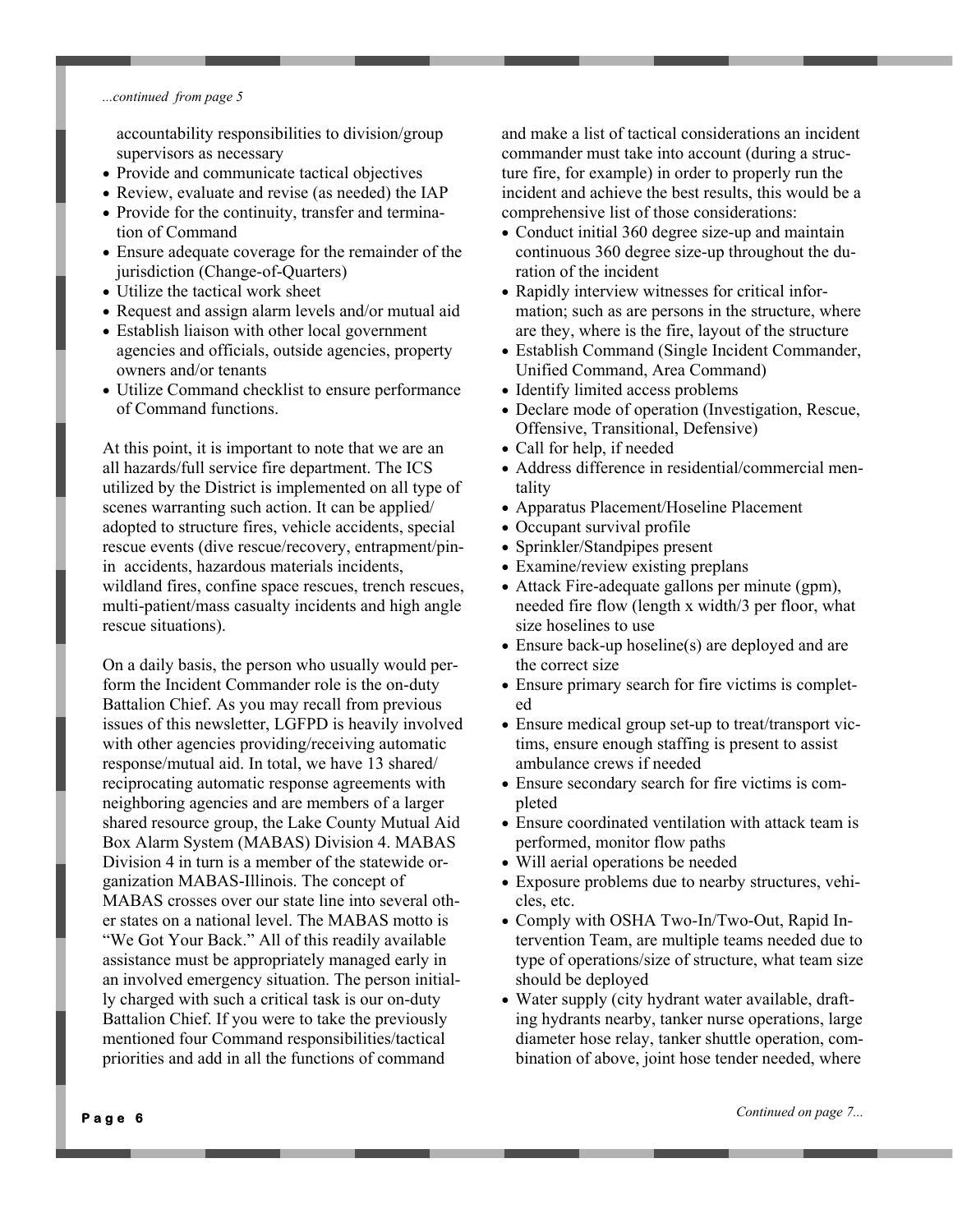*...continued from page 6*



*Back seat of Incident Command Vehicle includes a desktop for an assistant (when needed)* 

will the fill sites for tankers be located, how many tankers are necessary, what is the needed expected fire flow

- Maintain accountability of emergency personnel and civilians
- Ensure fire extension checks are completed, remember there are six sides to a fire (up, down, front, back, left, right)
- Ensure overhaul operations are completed
- Ensure salvage operations are completed
- Monitor for hostile fire events (flashover, backdraft, flow path problems, wind driven fires, etc.)
- Monitor structure integrity/building construction (collapse zones, if needed)
- Ensure proper communications are taking place between all the personnel, are you receiving timely pertinent information (assign tactical channels)
- Conduct personnel accountability reports as needed
- Ensure you are receiving appropriate progress reports
- Ensure you have a plan for emergency evacuation
- Ensure utilities are secured in a timely fashion, if needed (gas, electric, water)
- When appropriate, continuously monitor for air quality in structure (carbon monoxide, hydrogen cyanide, oxygen)
- Gather on-going reconnaissance information/ intelligence
- Closely monitor the weather and react accordingly
- Is plan working: update/modify strategy  $&$  tactics; periodically re-evaluate, be flexible; beware of unexpected delays, unusual circumstances
- Expand ICS as necessary (safety officer, press information officer, liaison officer, section chiefs, division/group supervisors, branches)
- Ensure proper size rehab group implemented for amount of emergency personnel on scene and for any adverse weather conditions, two ambulances (at least one for transport, one for rehab), MESS Canteen (if needed), bottled water, set up air station for SCBA bottle refill, shelters, heating/cooling units
- Ensure lighting equipment available if needed
- Stage incoming apparatus/vehicles/equipment appropriately (Level I or Level II staging), do not block access to scene
- Request a callback of off-duty personnel/ensure there are change-of-quarters companies covering the Long Grove station
- Update tactical worksheet
- Request District fire investigators, how many are necessary, do we need outside help
- Ensure all other notifications (internal/external) are made based on the type of incident
- Ensure proper traffic/site control & security measures are in place
- Achieve customer stabilization.

As you can see the responsibilities of an incident commander in a situation such as this is daunting. It is imperative that someone is assigned to operate as the incident commander early on in any significant event. Failure to do so will most assuredly result in negative outcomes possibly catastrophic in nature. The task at hand is so overwhelming that the sooner an incident commander can expand the ICS with more "bosses," the sooner he can limit his span of control so he can effectively manage the incident and focus on the "big picture" at hand. The incident commander truly is the orchestra conductor on the fireground.

Sources:

National Incident Management System: Principles And Practice, Second Edition, 2012.

NIMS-Incident Command Standard Operating Guideline, LGFPD, 19 April 2012.